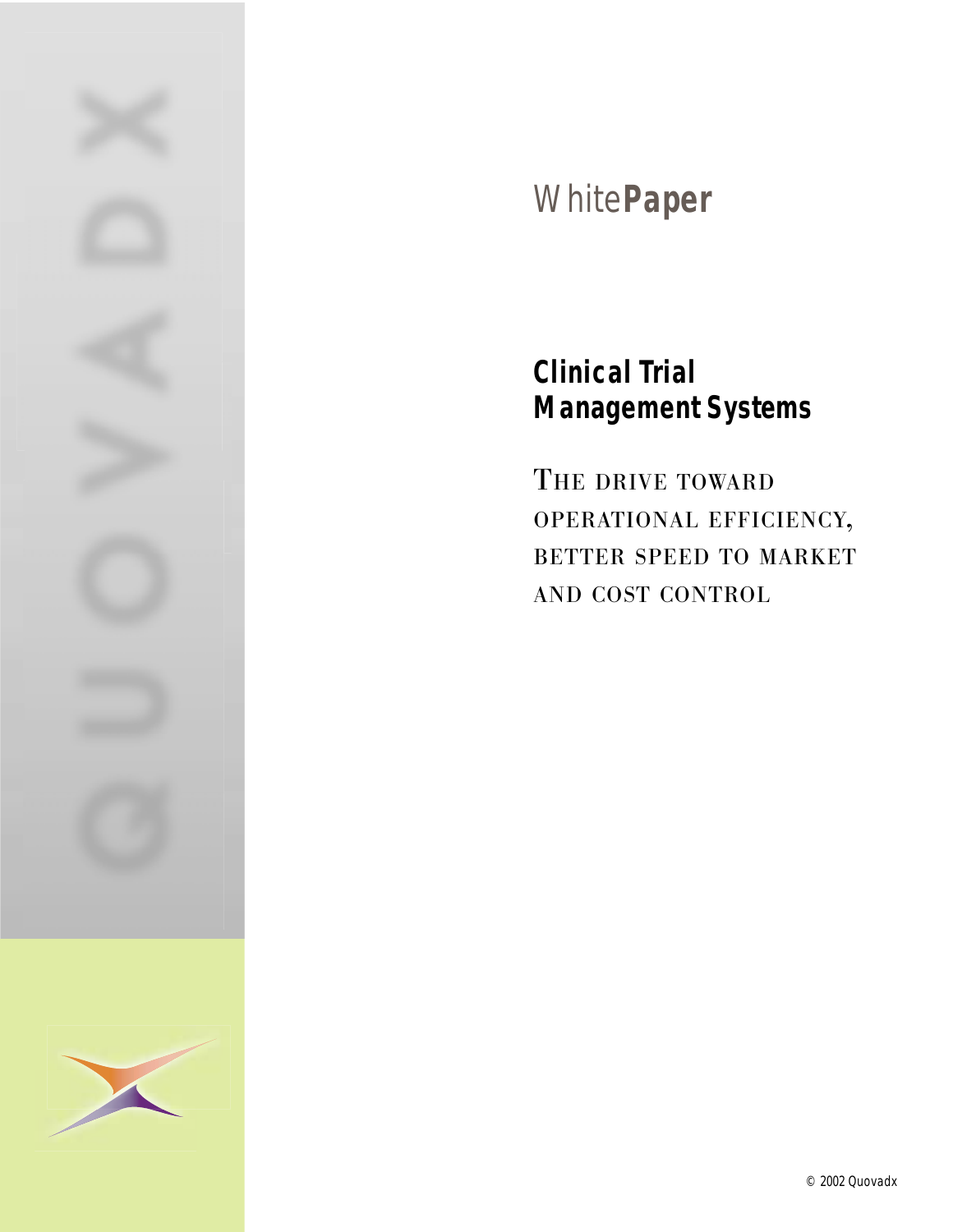#### **Synopsis**

If you're someone who thinks that clinical trials are taking longer and their costs are getting higher, this paper is for you. It addresses these pains from a sponsor point of view and investigates ways to check the rising costs and timelines of clinical trials. Whether you practice your trade at a pharmaceutical company, biotechnology firm or a Contract Research Organization (CRO), the information here is relevant to you.

First, we examine the current business environment including trends and pressures that decision-makers face today. Then we approach these business issues from a strategic point of view and examine a successful drug development business model. Finally, we offer a solution that directly addresses the double pains C-level executives suffer from -- clinical trials that take too long and cost too much.

#### **The Heat Is On to Deliver Earnings**

CEOs are under increasing pressure to boost earnings per share to satisfy investor expectations. Rising Research and Development (R&D) costs have made this more difficult. From 1993 to 1999, R&D efforts among the top 20 drug development companies has doubled, yet revenues for the next four years are forecasted to grow by only seven percent.<sup>1</sup> To improve upon this return, executives need to keep R&D expenditures down and lift revenues up.

While costs have increased for all R&D phases, the

Pharmaceutical Research and Manufacturers of America trade association describes these increases as "…particularly acute for clinical trials."2 In fact, Phase I-IV trial costs accounted for a sizeable 40.8 percent of 1999 R&D costs. [See Figure 1, Allocation of Domestic

U.S. R&D By Function, 1999.] Dr. Joseph A. DiMasi, Director of Economic Analysis at the Tufts Center, attributes rising clinical trial costs primarily to patient recruitment efforts and a greater focus on drug development programs targeting chronic and degenerative diseases.<sup>3</sup>

#### **In This Industry, Time is Millions**

Over the last four decades, the time it takes to complete the clinical trial phase has increased by 152 percent. [See Figure 2, Total Drug Development Time From Synthesis To Approval.] Full Time Equivalent (FTE) costs associated with growing trial timelines is only one side of the coin. The other side represents the more substantial opportunity costs pharmaceutical companies pay. For every day a drug spends in development, the pharmaceutical company loses an estimated \$500,000 in sales revenue.<sup>4</sup>



"The single largest challenge facing drug developers-both pharmaceutical and biotechnology companies-is to contain R&D costs and reduce development times without compromising clinical test design. It's a tall order."

Dr. Kenneth I. Kaitin, Director Tufts Center for the Study of Drug Development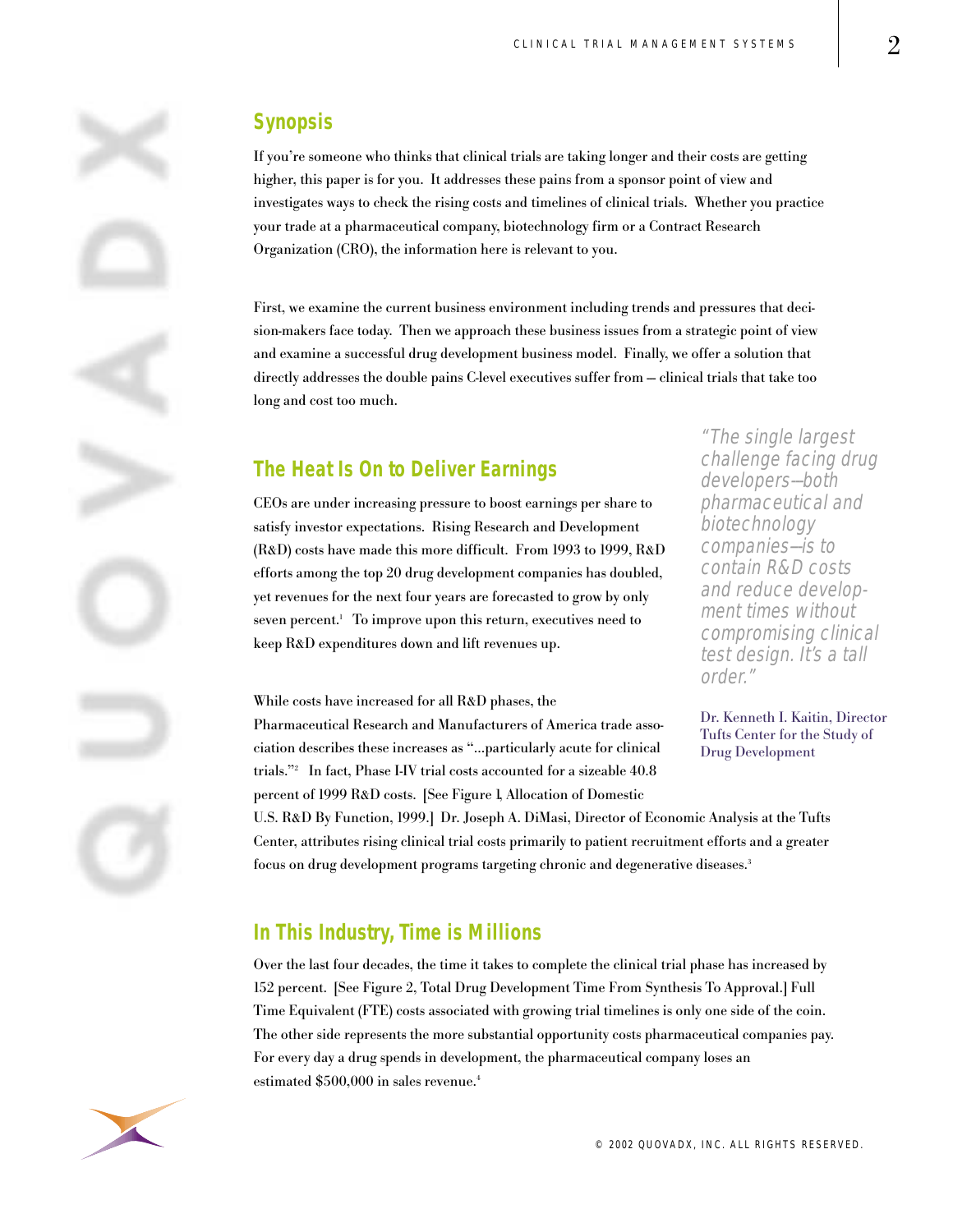Longer trials also mean shortened drug patent-protection windows. With a large number of drug patents expiring over the next decade, projections place the loss in sales by brand-name drugs to generics at around \$3 billion. $^5$  Compared to the average clinical trial cost of \$4 million, opportunity costs clearly represent the greater concern to pharmaceutical company executives and those who serve them.

### **Allocation of Domestic U.S. R&D by Function, 1999**



Note: Figures in percent. Totals may not add exactly due to rounding. R&D functions are not exactly sequential in practice. Source: PhRMAS, Annual Survey 2001.

Figure 1

### **Total Drug Development Time From Synthesis to Approval**



Source: DiMasi, J.A., "New Drug Development in U.S. 1963-1999." Clinical Pharmacology & Therapeutics 2001. May, 69(s).



Figure 2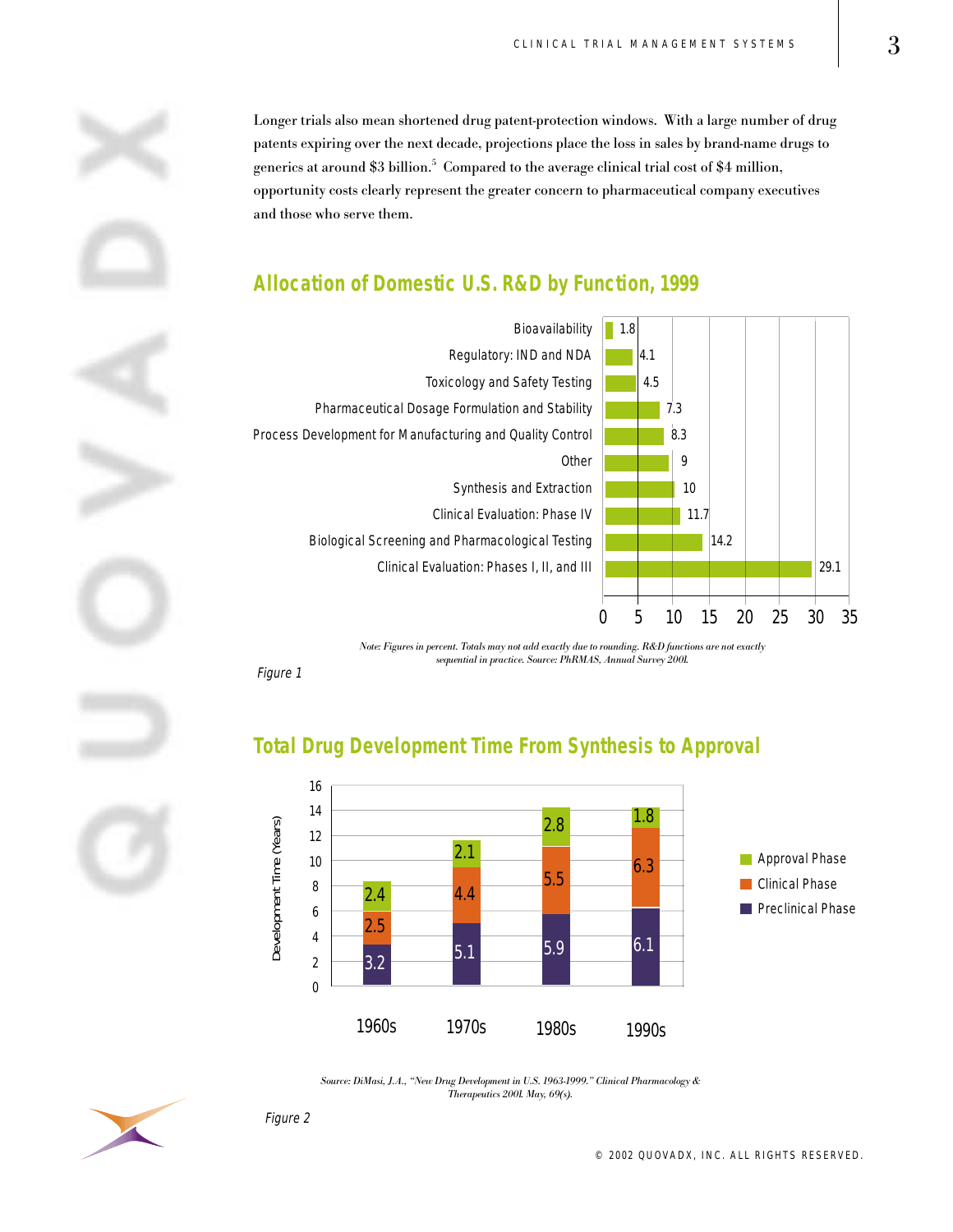

#### **Swelling Pipelines Will Drive Up the Number of Clinical Trials Needed to Bring New Drugs to Market**

Many scientific "tributaries" are coming together to create a raging river feeding pharmaceutical company pipelines. First, there's pressure from investors, as Richard Soltero, writing in Pharmaceutical Technology, predicts that "…each of the top 10 pharmaceutical companies needs between 1 and 5 blockbuster drugs per year to meet sales targets and satisfy investors' expectations."6 In order to meet these expectations, pharmaceutical companies will have to field more successful drugs, and to do that, their pipelines will need to grow significantly to offset failure rates.

A second driver filling pipelines is a broadened approach used by pharmaceutical companies. According to Soltero, "In the 1970s and 1980s, most New Chemical Entities (NCEs) came from the medicinal chemistry departments of major pharmaceutical companies. Today, new discovery techniques fueled by the Human Genome Project, combinatorial chemistry, and high-throughput screening are leading the way."7

A third driver fueling an increase in the number of potential NCEs is The Human Genome Project –- which alone could produce up to  $25,000$  new molecular targets.<sup>8</sup> If even one quarter of these were targeted for further study, the number of currently explorable targets by the industry would increase by fourteen times.<sup>9</sup>

These business and technological drivers are combining to swell pipelines. Even assuming that success rates for NCEs reaching subsequent stages remain steady, the demand for clinical trials to test these compounds will skyrocket. Already we've seen the average number of clinical trials needed to bring a compound to market rise by 89 percent from 1991 to 1995.<sup>10</sup> Bioinformatics will only add to this trend as pharmaceutical companies pick more winners that go through all four clinical trial phases.

#### **Drug Development Value Drivers – A Business Model for Commercial Success**

In "Speed to value: Delivering on the quest for better medicines," Mary Jo Veverka of Accenture details a proposed business model for pharmaceutical companies.11 Veverka posits that the future successful pharmaceutical companies will use a business model leveraging three "value drivers."

The first driver relies on bioinformatics to make better selections about which NCEs to pursue. Better choices yield greater success rates and ostensibly more drugs to add to a revenuegenerating portfolio. The second driver focuses on using drug development strategies that deliver maximum market impact. An example of this would be portfolio management practices to

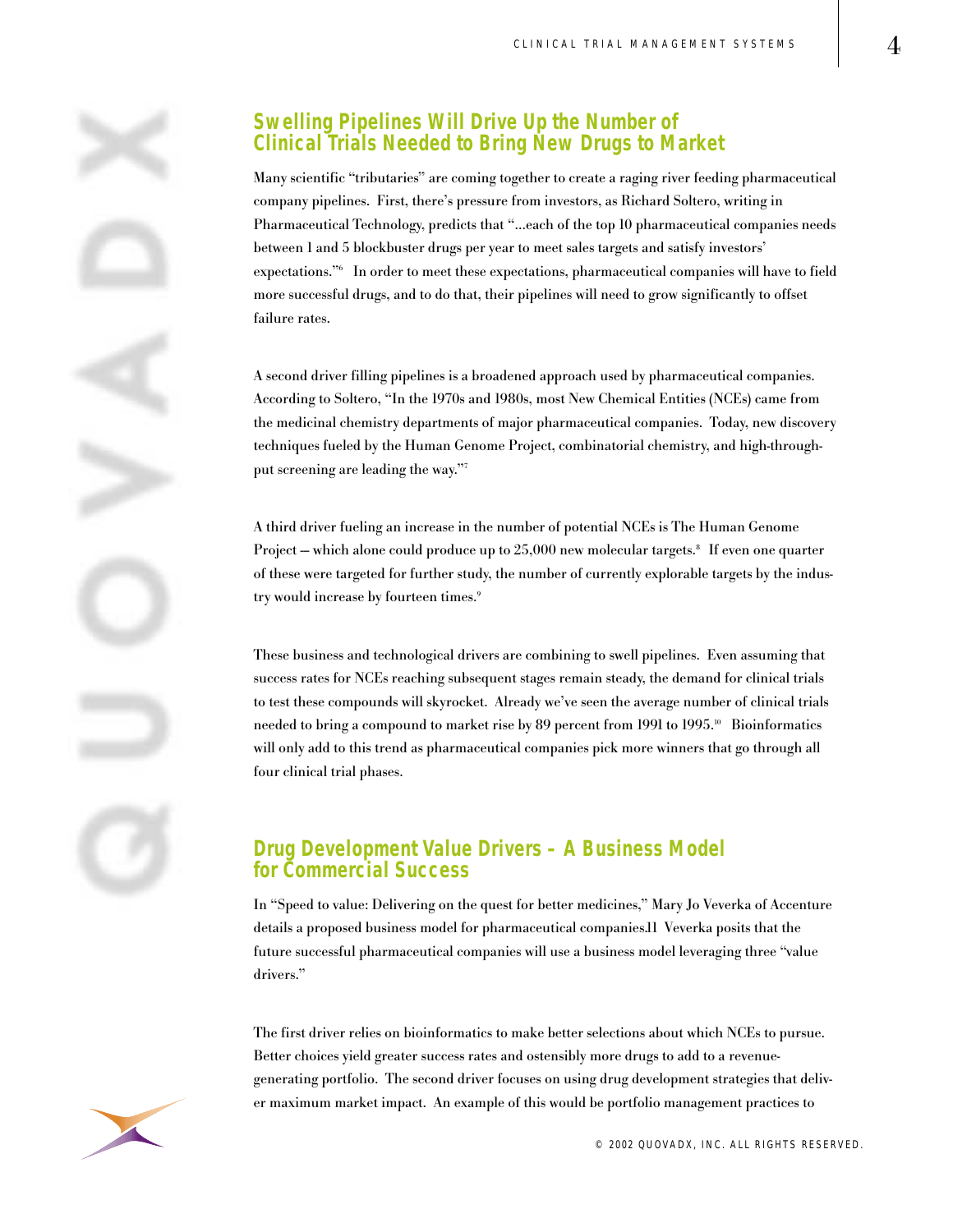maximize return on investment. The third driver rests upon companies making significant improvements in their operational efficiencies. This value driver is of interest to us here as it relates directly to clinical trials.

#### **Achieving Operational Efficiency**

Given the coming tidal wave of clinical trials supporting an ever-expanding pipeline, pharmaceutical companies and the CROs that support them, will have to scale up their operations to meet this demand. But simply scaling up relatively inefficient operations won't address the pharmaceutical companies' need to reverse the trend toward longer and more expensive trials. Something else must be done to counter the opportunity costs associated with lengthy clinical trials and subsequently help executives positively impact their bottom lines.

#### **Clinical Trial Management Solutions Software**

As recently as July 2001, Dr. Charles Jaffee, Director of Medical Informatics for AstraZeneca stated that, "An unbelievable 95 percent of clinical trials are still paper based."<sup>12</sup> Even so, clinical trials executives are turning to Electronic Data Capture (EDC) solutions to replace an FDA application process that often relies upon tractor-trailers to deliver new drug applications.

The trend seems clear with Kenneth Kleinberg, Analyst for Gartner Research, seeing the move toward electronic clinical trial management becoming standard by 2004, and suggesting an 80 percent probability that the top 20 pharmaceutical and biotechnology firms will have deployed such systems.<sup>13</sup>

Today, the marketplace fields dozens of Clinical Trial Management Solution (CTMS) software applications. There is no doubt that these applications will improve the operational efficiencies of companies performing clinical trials. Overwhelmingly the CTMSs meet sites' needs to more efficiently manage the trials themselves -- from recruiting participants to dosages to meeting EDC needs. But who's managing the site managers? Currently, the answer is sponsor clinical trial managers using antiquated "by-hand" systems that vary considerably from manager to manager or "tracking" software that is reactive versus proactive in its approach to problem solving.

What we've found is that the clinical trial process is missing effective, viable solutions whereby clinical study managers can effectively manage multiple trials – using proactive measures to keep things moving along. Pharmaceutical companies need an application that can help them make more money (by cutting time to market for new drugs) and help sponsors reduce clinical trial costs.

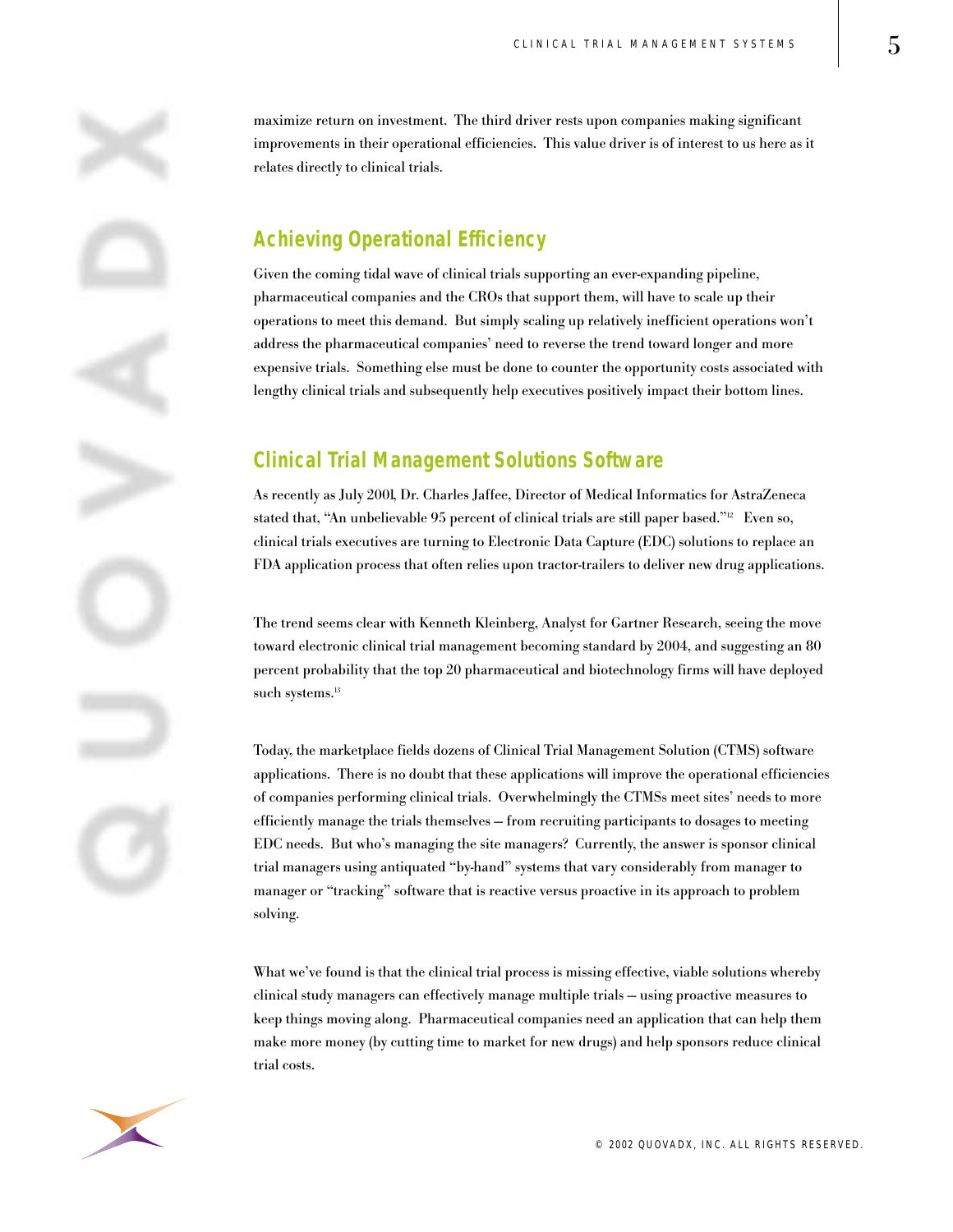

## **A Solution to Cut Clinical Trial Times and Costs**

Over the last couple of years, Quovadx interviewed hundreds of people conducting clinical trials to understand the issues they were facing and to learn what the top clinical trial managers do to complete trials sooner than their peers. From trial managers to principle investigators to clinical research and pharmaceutical company VPs, we learned of their "ideal" application concept. We also learned what top trial managers did on a day-to-day basis to post impressive productivity results. With this input we defined development specifications and Quovadx QDX Quick Trials was born to directly address sponsor organizations' primary pains.

#### **QDX Quick Trials at a Glance**

| <b>Quick</b><br><b>Trials</b><br><b>Module</b> | <b>Description</b>                                                                                                                                                                                                                                                                                                                                                                                                                                                             |
|------------------------------------------------|--------------------------------------------------------------------------------------------------------------------------------------------------------------------------------------------------------------------------------------------------------------------------------------------------------------------------------------------------------------------------------------------------------------------------------------------------------------------------------|
| To-Do                                          | Provides the user with a list of all active tasks that need to be completed. This<br>Task List provides the following information about each task: Priority, Task Name,<br>Due Date, Assigned By, and Assignment Date.                                                                                                                                                                                                                                                         |
| <b>Actions</b>                                 | Acts as the central location for performing management tasks including:<br>Document Administration, Patient/Volunteer Administration, User Administration,<br>Site Administration, and Trial Administration. For example, Document<br>Administration allows a user to configure a document, determine the<br>distribution list, create the message, and circulate the document.                                                                                                |
| <b>Reports</b>                                 | There are two types of reports. Users generate the first type of report using third<br>party tools that access the database via ODBC. The second type of reports are<br>built in and include: 21CFRPart 11, Addenda, Audit, Consent, Enrollment, FDA Form<br>1572, Fee Schedules, Investigator Brochure by Site or Trial, Lag Time by Site or<br>User, Open Patients/Volunteers, Site Summary, Trial Status, Trials Manager, and<br>View Patients/Volunteers by Site or Trial. |
| <b>Community</b>                               | Displays a set of links to general activities that the user may be interested in<br>including chats and forums. Also includes a built-in meeting scheduler.                                                                                                                                                                                                                                                                                                                    |

QDX Quick Trials is an adaptive software application to better manage clinical trials, faster and less expensively. It enables administrators to set up, run and close out clinical trials significantly faster than processes and methodologies currently in use. It is built upon a proven process management platform developed by Quovadx (the QDX Platform), and is being used by over 3,500 healthcare companies around the world. QDX Quick Trials transforms trial managers from reactive employees to proactive ones – modeling the proven performance of the top-tier trial managers.

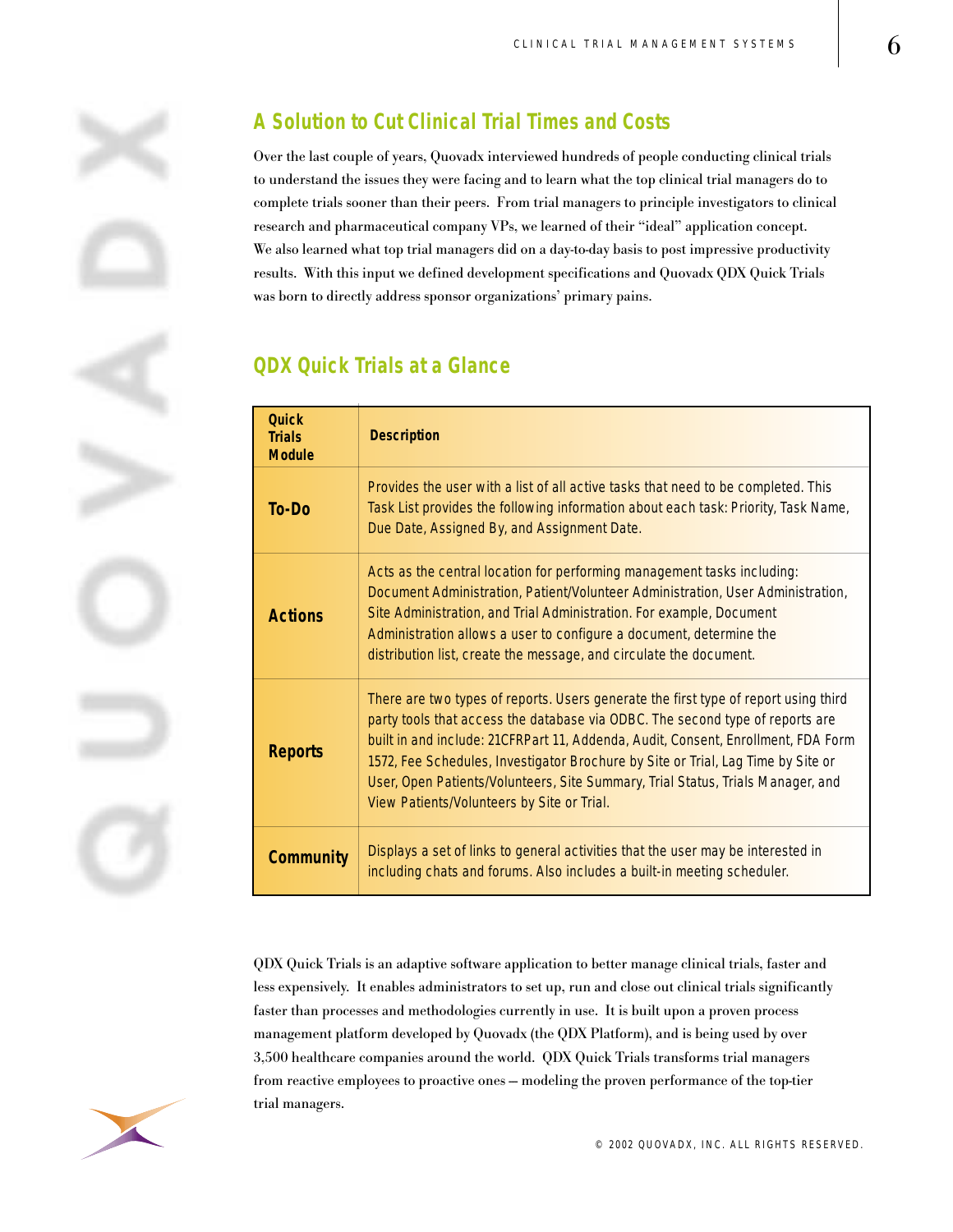The QDX Quick Trials automated trial management process is based on standard operating plans (SOPs) that logically direct a trial manager's work flow from initial set-up to closing out trials. It can easily interface with your legacy, email, finance and IT systems to protect your capital investments.

In the next section, we'll look at how QDX Quick Trials helps you achieve several objectives – cutting trial times and costs chief among them. We'll discuss how QDX Quick Trials positions sponsors to effectively take on the projected increases in the number of clinical trials needed to bring new compounds to market. We'll detail how it helps you stay compliant with 21 CFR Part 11 and HIPAA regulations, and we'll flesh out how QDX Quick Trials boosts your personnel productivity while addressing many of the common staffing issues sponsor executives face. Then we'll illustrate how QDX Quick Trials assists executive decision makers in being more effective, by delivering the information they need to select top-performing sites for future studies as well as revising incentive programs that produce positive results. And finally, we'll touch upon how QDX Quick Trials is easy to deploy and lowers the cost of ownership by incorporating a high level of flexibility.

#### **Time Equals Money: Before and After QDX Quick Trials**



Without QDX Quick Trials, the average trial is complete in 26 months. With QDX Quick Trials, the average trial is complete in just 18 months. This eight month time savings yields the multiple benefits of reaping more sales revenues, extending the patent-protection window and lowering the costs of drug development.

Figure 3

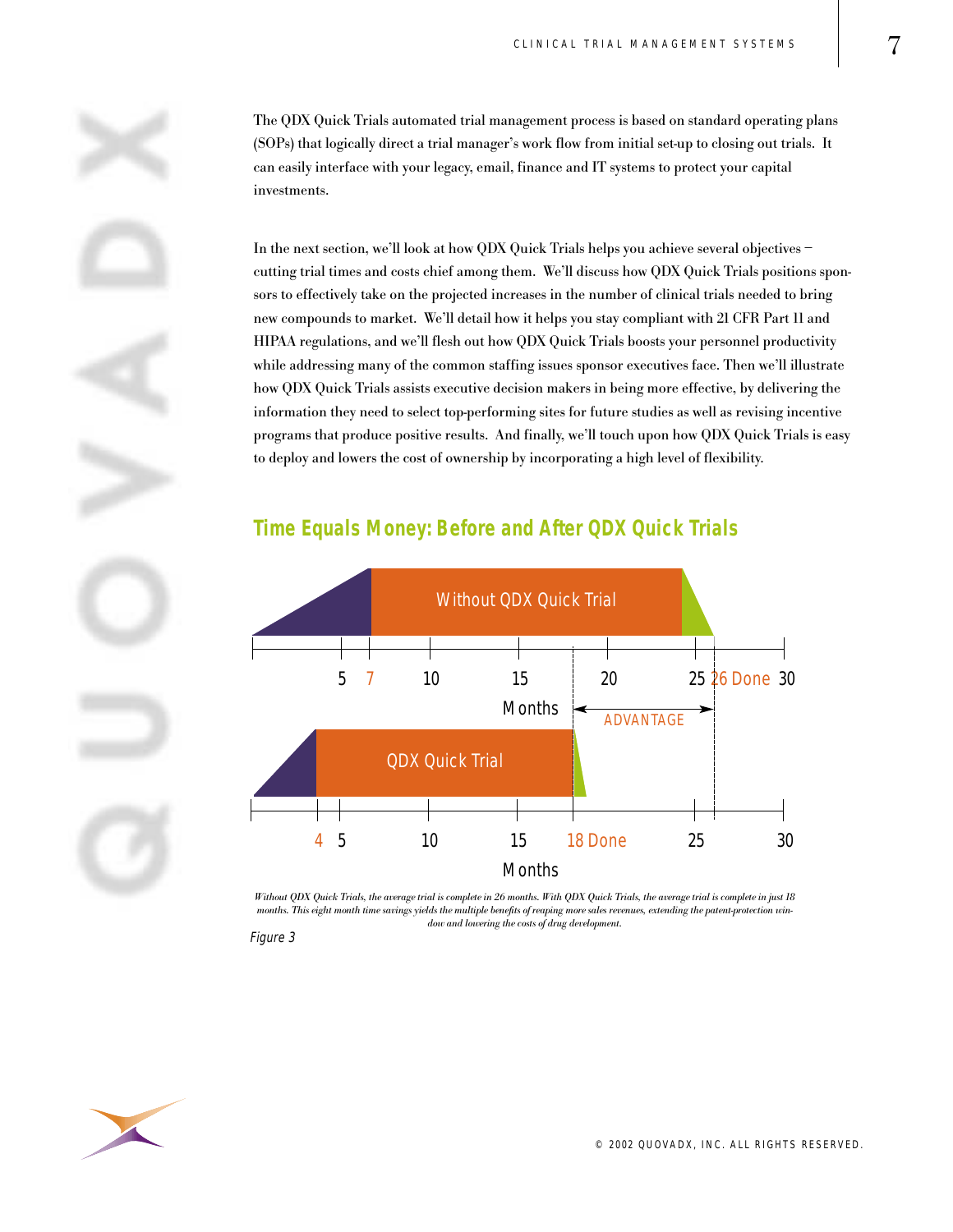#### **Crunching the Numbers: Bringing Drugs to Market Faster and Less Expensively**

QDX Quick Trials delivers a one-two punch to boost earnings and cut costs-to positively impact the bottom line. It can help you complete trials faster by as much as  $30$  percent.<sup>14</sup> [See Figure 3, Time Equals Money: Before and After QDX Quick Trials.] This represents a time savings of 7.8 months for the average clinical trial time, 26 months. With estimated potential losses for delayed clinical trials amounting to \$500,000 a day, an almost eight-month extension of sales revenues could tally \$78 million. [7.8 months x 20 working days per month  $=$  new drug is introduced 156 sooner. At \$500,000/day in new potential revenues =\$78,000,000.] Applying this boosted revenue across a pharmaceutical companies' new drug portfolio would have a positive multiplier effect on earnings.

QDX Quick Trials' cost-cutting strength is built upon the methodologies of top trial managers and leverages the operational efficiencies such people use naturally – and then improves upon them by automating processes which normally require human intervention. This enables QDX Quick Trials to work the process even while sponsor managers are away. As a result, the person-hours saved and their associated variable costs can cut the average clinical trial cost from \$4 million to \$3 million.<sup>15</sup>

#### **Positions Sponsors to Take On Swelling Pipelines**

As previously discussed, pharmaceutical companies' pipelines are projected to substantially increase. Scaling up current operations will have to happen to meet this increased demand. But scaling up a relatively inefficient trial management process doesn't help pharmaceutical companies meet their investors' rising expectations.

By improving operational efficiencies that allow pharmaceutical companies to complete clinical trials in a shorter time, executives will be positioned to take on the increased number of trials generated by their pipelines. For pharmaceutical companies, this means accelerating the throughput of their pipelines to capitalize on earnings sooner. It also means that pharmaceutical companies may partially offset the costs resulting from the rising number of clinical trials required to bring a drug to market by completing trials sooner.

For CROs and others serving pharmaceutical companies, QDX Quick Trials presents an opportunity to boost revenues by efficiently completing more trials using the same resources. QDX Quick Trials is able to do this through the implementation of industry best practices within the context of process automation. Process automation allows for subsequent tasks to begin automatically as previous tasks are completed. Predefined escalated timeframes and methods ensure tasks which fall behind are quickly identified and resolved. These factors enable organizations to better utilize precious human resources.

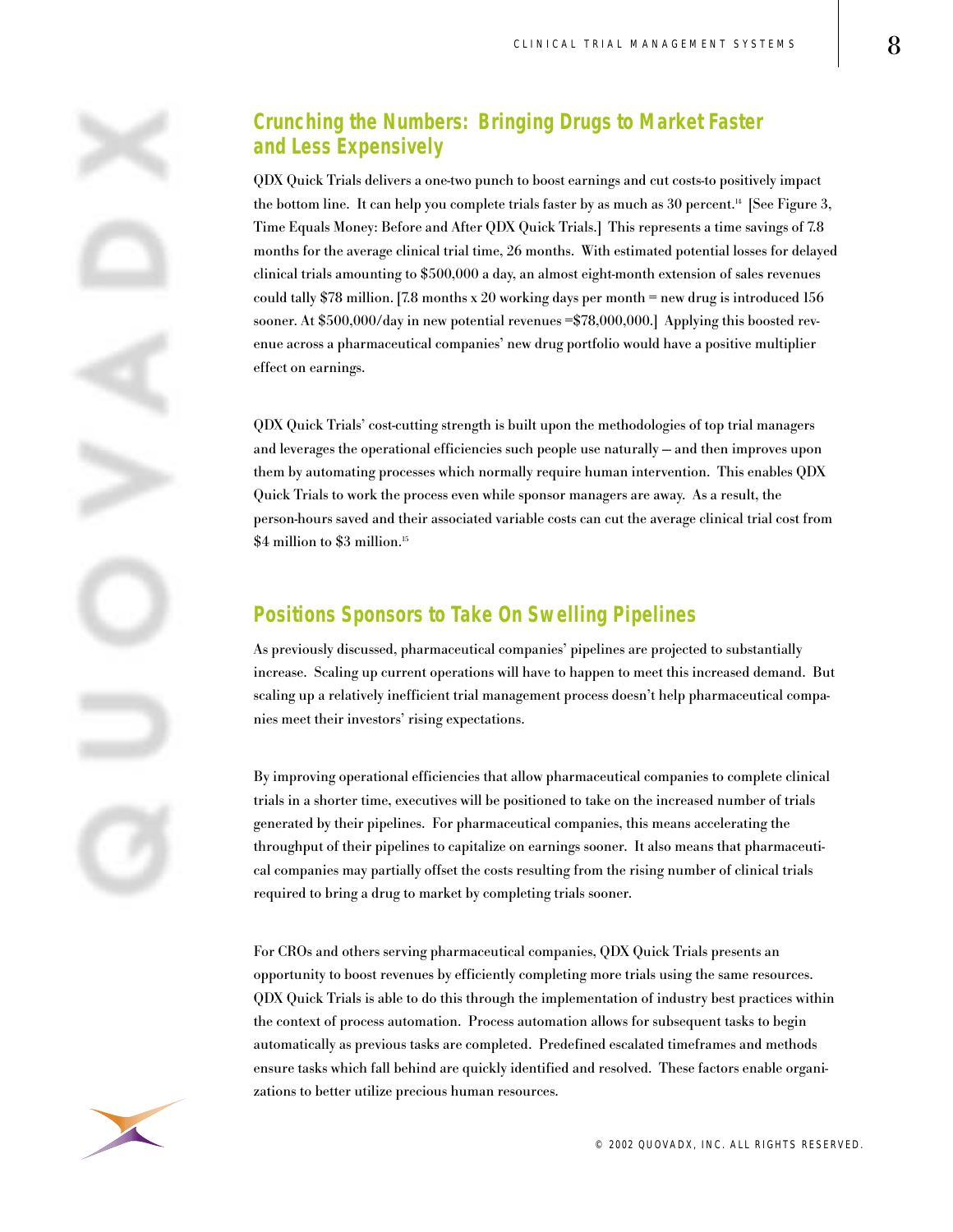#### **QDX Quick Trials is Compatible with 21 CFR Part 11 and HIPAA Regulations**

Our surveys revealed that executives seek solutions compatible with Federal regulations. As a result, we developed QDX Quick Trials to be compatible with 21 CFR Part 11 and HIPAA (Health Insurance Portability and Accountability Act) guidelines.

Specifically, the HIPAA requirements outlined by law will impact all healthcare organizations that maintain or transmit electronic health information. Since clinical trials transmit these types of data, it is clear that HIPAA-compliant solutions are necessary.

QDX Quick Trials meets these compatibility standards by using digital sign-ins; date-time and user stamps; recording full audit trails of actions, including data updates complete with a comments field and a reason code; and incorporating SOPs into the QDX Platform.

#### **Boosts Your Personnel Performance**

Will you be able to find and retain all the top trial managers you're going to need over the next few years? Many executives describe a substantial unevenness in the skills and abilities among their trial managers. QDX Quick Trials is based on the best practices of top trial managers and raises the performance bar for your trial management team. And even seasoned top performers will appreciate the process automation that helps them get more out of their day and lessens their worries over workloads while they're on the road.

In an effort to contain costs, many organizations are starting to create new roles to manage trials such as sub-clinical trial associates, whose salaries are much less than trial managers. QDX Quick Trials allows organizations to leverage this less expensive resource extensively while maintaining most of the performance of top trial managers by electronically capturing your best practices as part of the process flow.

QDX Quick Trials will help you retain good employees because this tool will enable them to handle the larger workloads coming down the pike. It's a natural tendency for executives to ask more and better things of their employees. It's a good strategy to position employees to meet these expectations. Those who don't position their employees for success will find it increasingly difficult to retain good talent.

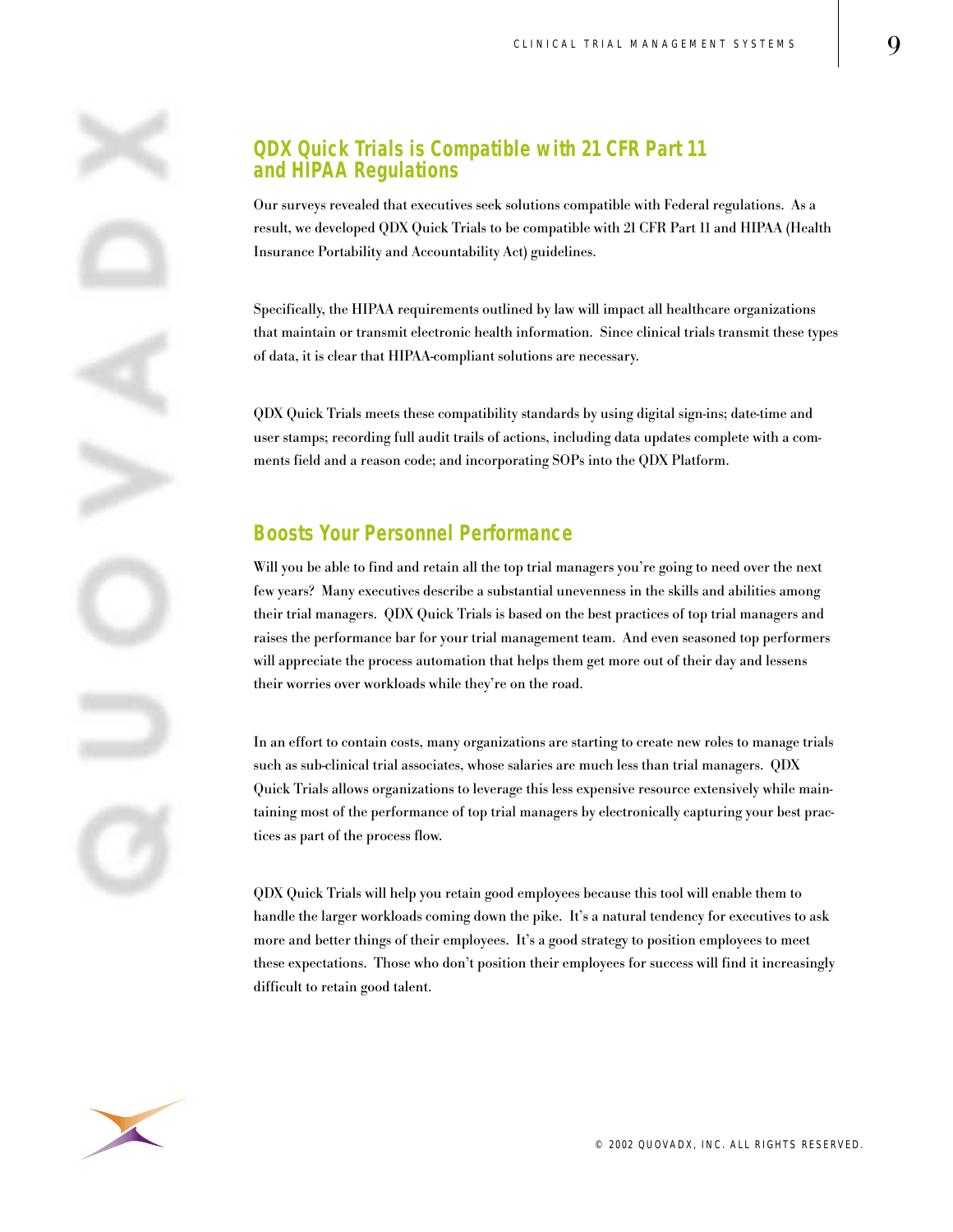### **How QDX Quick Trials Increases Your Personnel's Productivity**

Our surveys determined that top trial managers differentiate themselves by acting upon information immediately. QDX Quick Trials incorporates processes that mimic a proactive management style as opposed to other products that merely track past occurrences.

Yet with current products, immediacy is easily thwarted, particularly with the demanding travel schedules trial managers face. They can't always be at their desk to react to situations requiring escalation. For example, as a site's enrollment milestone deadline approaches, QDX Quick Trials automatically sends a reminder to the appropriate person. The timing and content of this reminder may be customized by the sponsor trial manager. As the milestone date passes, QDX Quick Trials automatically escalates using pre-determined parameters including the specific recipient and message content. One reason that trial managers are so much more effective with QDX Quick Trials is because they can be on a plane to Los Angeles and be "following up" with sites automatically.

Another advantage to using an automated escalation process is that it overcomes people's natural tendency to put off unpleasant tasks. For example, calling up a site employee to discuss unacceptable performance is a necessary part of trial management. If a site misses a deadline, QDX Quick Trials follows up automatically by email with a pre-designated person and message. It won't eliminate the need to pick up the phone now and then, but it can significantly reduce the manual process.

When the time does come to pick up the phone to resolve disputes, QDX Quick Trials helps ease this process by focusing on "just the facts." The Adaptive Application keeps a date-time stamped record of all communications. So communications will go more like this, "Here's when we sent you this communication, what it said, when you responded and what you said." By putting the spotlight on documented events, trial managers can resolve disputes faster and spend more time moving trials toward completion.

The data-collection and record-keeping features of QDX Quick Trials also combine to create a standardized system for record keeping. Such a system means that knowledge relating to trials resides with the company versus the employee who may be using a proprietary system. This goes a long way toward combating the "where are we and what's going on with this trial?" phenomenon that strikes whenever the trial manager is out of the loop. This issue is particularly relevant to executives experiencing high turnover rates.

With QDX Quick Trials, it doesn't matter whether an employee moves on, gets sick or goes on vacation because their designee need only log in to view the current status among sites, what has transpired before, who's late and what needs to be done next. This is the power of the QDX Quick Trials SOP-based process that records all the pertinent trial project data and makes it available to all authorized users.

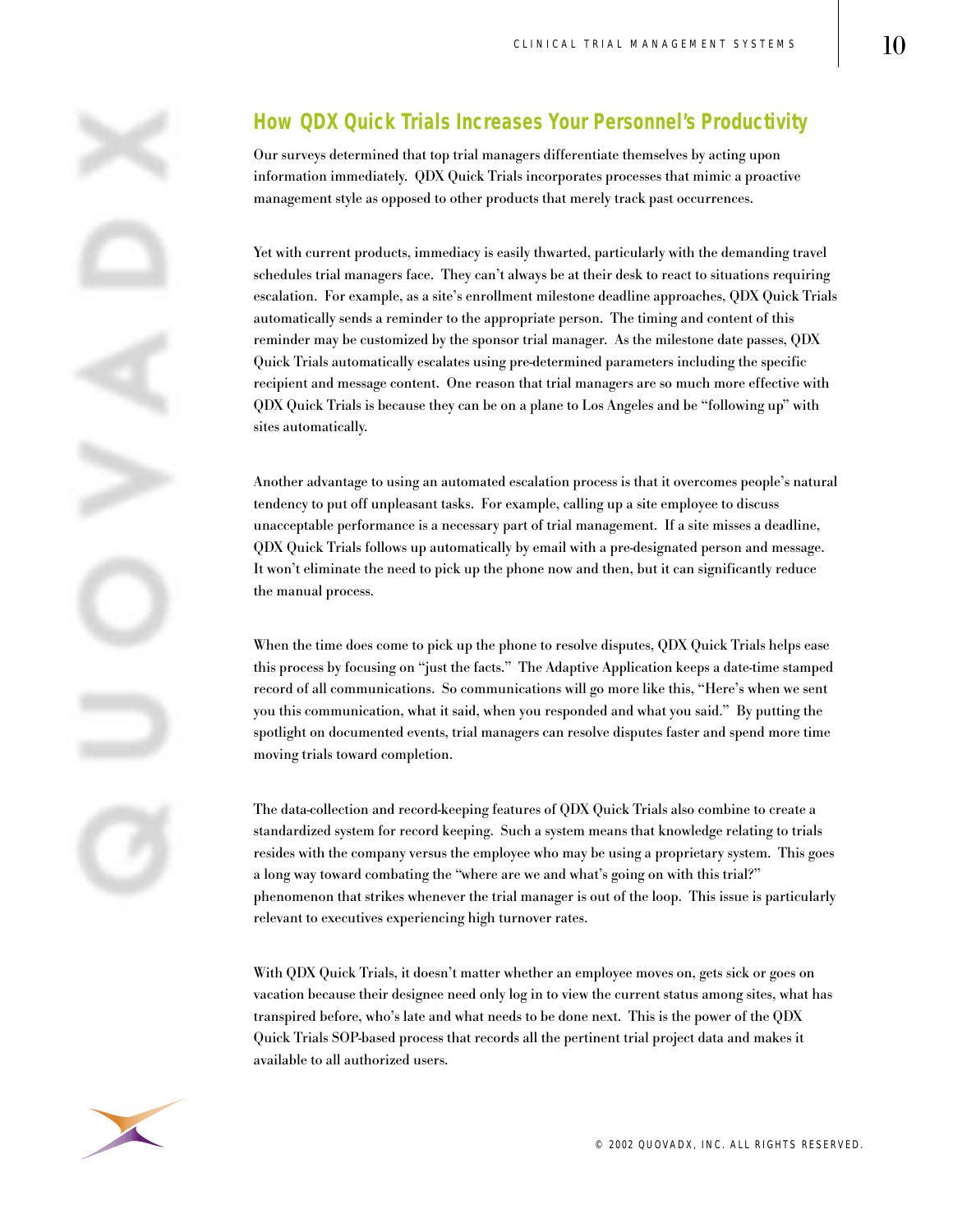

#### **How Does QDX Quick Trials Make Your Life Easier?**

QDX Quick Trials is compatible with 21 CFR Part 11 and HIPAA regulations. This means that it has digital sign-in, date-time and user stamping, full audit trails and SOPs. QDX Quick Trials takes the concept of SOPs to the next level by incorporating them in the process engine to ensure that processes are followed. The entire process flows logically, based on the SOPs, moving from project phase to project phase. With integrated start-to-finish relationships, trial managers have no alternative but to follow the SOPs that drive the system. Training costs go down and you can rest easier knowing that you've implemented a solution that follows Federal guidelines.

Meeting Federal guidelines is one way QDX Quick Trials makes your life easier. Another way it makes things easier for you is by capturing performance data to enhance your decision-making ability. After the completion of a few clinical trials, you will have amassed site performance data to paint a picture of who you can count on. Based on this information, you'll be able to tweak your operational efficiency even further by choosing to do business with sites that perform – further reducing your trial completion times and costs.

You'll also be able to use this data to optimize your incentive plans to maximize returns. For example, QDX Quick Trials makes it easy to measure whether a 10 percent increase in the incentive plan leads to completing the trial one week sooner.

#### **The QDX Quick Trials Adaptive Application Difference**

Compared to competing products, QDX Quick Trials is very easy to install, configure, test and start using. The Quovadx Professional Services Team can integrate QDX Quick Trials with your legacy systems and have things running smoothly in no time.

But a timely implementation is only part of the picture; QDX Quick Trials was developed to be flexible, extensible and easy. It provides the core 80 percent of the processes every clinical trial uses. The remaining 20 percent of the processes are made up by your company's sole expertise or tricks of the trade to complete trials more efficiently. QDX Quick Trials uses visual tools to both insert your efficiencies into the processes and to continue updating them as needed. So as your company and IT systems grow, QDX Quick Trials grows with them, both protecting and extending your capital budget.

#### **Summary**

Pharmaceutical company and CRO executives alike tell us that clinical trials take too long and cost too much. Industry statistics substantiate the claim by showing the growing R&D drug development costs associated with a substantial rise in the length, complexity and number of clinical trials necessary to bring a new drug to market. Moreover, ballooning pipelines will fur-

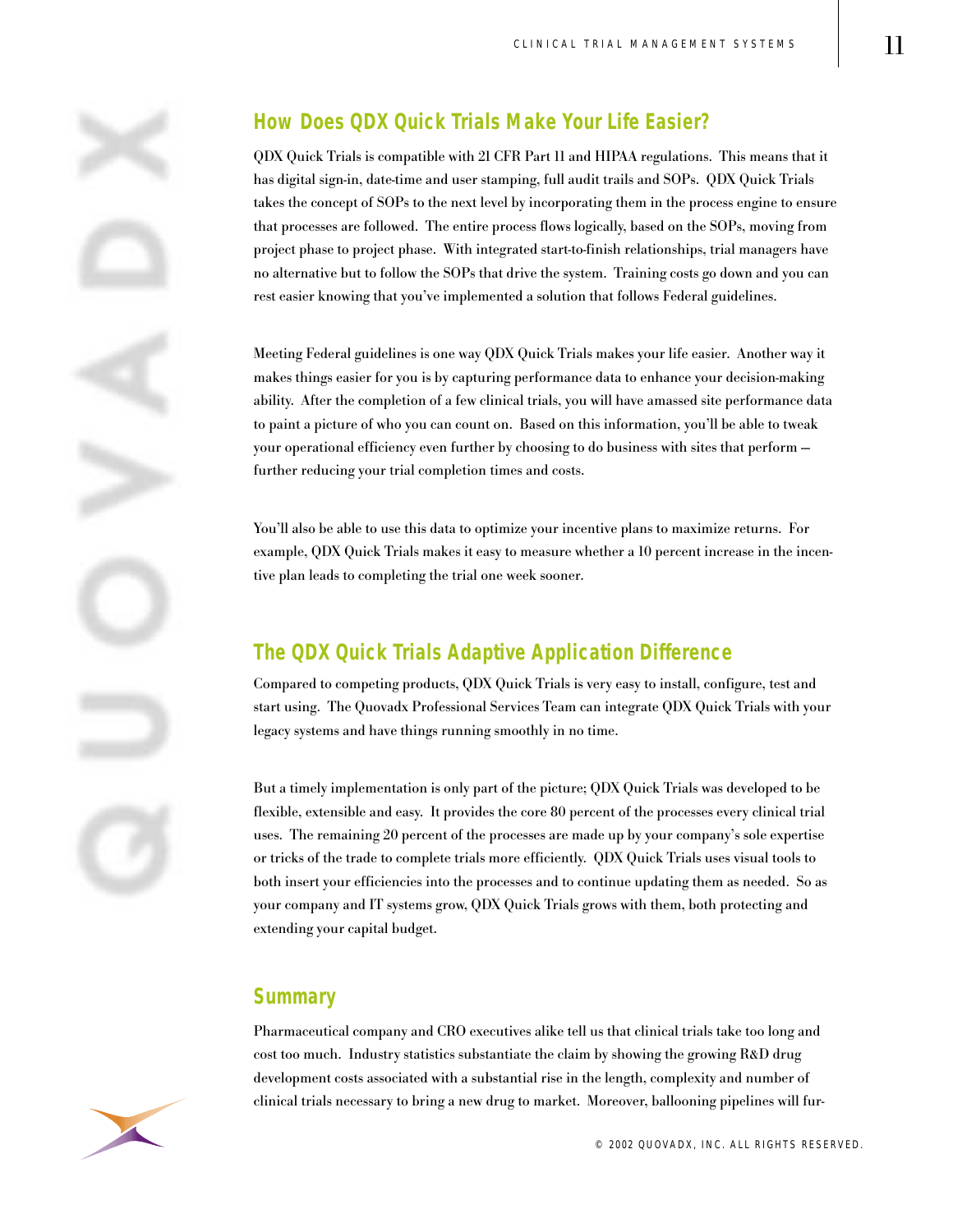ther add to the growing number of clinical trials needed to get an NCE to market. The opportunity costs of longer trials alone are staggering in terms of lost revenues and shortened patent protection windows.

A proposed pharmaceutical company business model suggests that future winners will use three value drivers to remake themselves to speed drug portfolios to market. These drivers include "selecting [drug] winners," "doing the right things" and "doing things right," or achieving greater operational efficiency.

Simply scaling up relatively inefficient clinical trial operations won't address pharmaceutical companies' need to boost revenues and cut expenses to meet ever-increasing investor demands. Software applications are needed to address these issues and implement the reality of EDC necessary to help speed trial completion rates.

Such a solution exists in the form of QDX Quick Trials software by Quovadx, which serves the needs of sponsors managing multiple clinical trials and sites. This Adaptive Application meets executives' pain – head on, helping reverse the trend toward longer trials by completing them sooner (i.e. increasing pharmaceutical companies' sales earnings). As an added bonus, this application increases the effectiveness of trial managers and substantially reduces the costs of completing trials.

It's no mistake that QDX Quick Trial benefits map directly to your pain – we developed it to do just that. Its performance helps executives in the boardroom present brighter financial reports and post more favorable employee performance reviews. And let's face it, what the board wants to hear is how revenues were boosted, expenses cut and productivity ratcheted up a few notches.

But let's not forget how QDX Quick Trials reduces many of the staffing headaches you endure. IT staffs will find QDX Quick Trials to be flexible, extensible and interoperable with existing systems. QDX Quick Trials can help you better manage turnover and regulatory issues by being compliant with federal guidelines and giving your employees the tools they need to be successful.

#### **Reduce Trial Completion Times and Cut Costs**

Call now to learn more. Our friendly, knowledgeable staff is available to answer your questions and explain exactly how QDX Quick Trials can help you reduce your trial completion times and cut costs. To learn more or to schedule a meeting call us 1-800-723-3033 or +1-303-488-2019 or email us at solutions@quovadx.com.